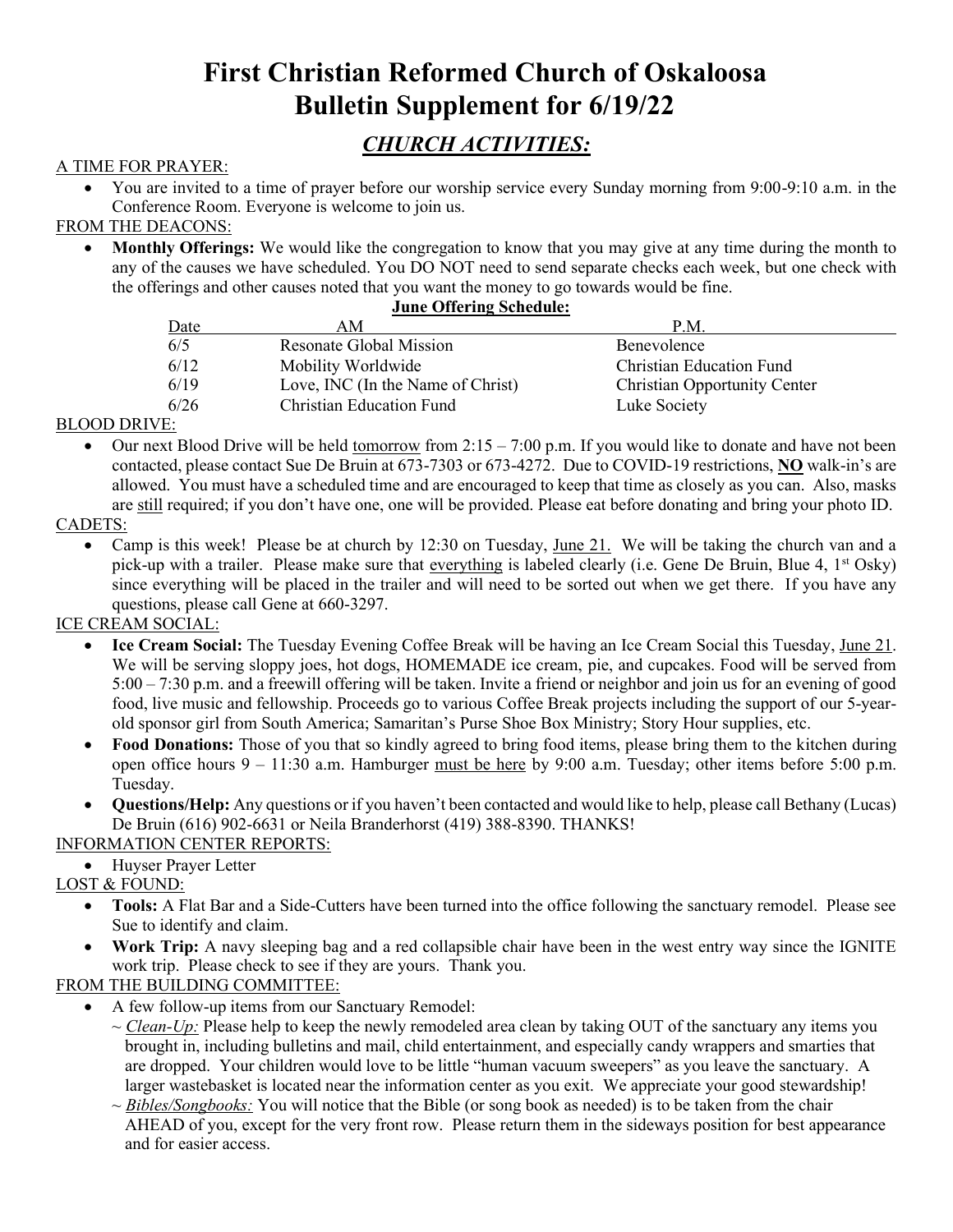~ *Chairs/Bench:* There are 5 of the original wooden Council Room Chairs that are available for anyone who might be interested in having one. There is also one "well-worn" long bench located on the Lower Level in the New Basement along the west wall that is available to be taken as well. Please see Keith De Bruin (641-660- 0241) about these items.

## BIRTHDAYS/ANNIVERSARIES:

| $\bullet$ | June 19   | = Elijah Boender (Mark), Anne De Bruin, Kahlan Kamp (Pastor Erik), Anniston Meyer (Trent)<br>Joel & Laura Groenenboom, Ken & Joyce Slagter, Kevin & Jessica Van Engelenhoven |
|-----------|-----------|------------------------------------------------------------------------------------------------------------------------------------------------------------------------------|
|           | June $20$ | $=$ Jill De Ronde                                                                                                                                                            |
|           |           | Matt & Amy Bruxvoort, Adam & Sarah Lobberecht                                                                                                                                |
|           | June $21$ | = Dan McKinney, Harper McKinney (Dan)                                                                                                                                        |
|           |           | Rich & Belinda De Groot, Steve & Jenessa Kaisand                                                                                                                             |
|           | June 23   | = Mike Brink, Amy Bruxvoort (Mrs. Matt), Joel De Bruin,<br>Lake De Ronde (Brent), Kourtni Shelquist                                                                          |
|           | June 24   | $=$ Steve Boender<br>Jerry & Jill De Bruin, Leland & Andrea De Groot                                                                                                         |
|           | June 25   | $=$ Kinley De Bruin (Ben), Cayden Plate (Sherwin)<br>Brett & Amber De Bruin                                                                                                  |
|           |           |                                                                                                                                                                              |

## *REQUESTED ANNOUNCEMENTS:*

## FROM OSKALOOSA CHRISTIAN SCHOOL:

• The annual Society Meeting of OSCI is scheduled for Monday, June 27, at 7:00 p.m. at the Cedar CRC, located at 3056 Rutledge Avenue in Cedar. The 2022-2023 budget will be voted on, new board members will be elected, and reports from various school committees will be shared, including a Capital Campaign update. Information about each board nominee will be published in the summer Highlights. All friends of Christian education are encouraged to attend. Come and hear of the wonderful things God is doing at Oskaloosa Christian School!

## PEACH & PECAN FUNDRAISER:

• Youth for Christ's Peach/Pecan Fundraiser is back! This year we are offering Cinnamon Sugar Pecans! You can pre-order now either by mailing in an order form (available on the Information Center table) with a check or you can order online at [https://sciyfc.givingfuel.com/peaches.](http://mail.mahaska.org/cgi-bin/sqwebmail?timestamp=1653406480&md5=NZ94Zxx557tphRQcy%2Baeyw%3D%3D&redirect=https%3A%2F%2Fsciyfc.givingfuel.com%2Fpeaches) More details about the fundraiser are on the order form. PLEASE NOTE: There will only be 1 shipment of Peaches/Pecans this year and they will be coming the week of July 11. Pre-Orders are due by July 1.

## FROM PEORIA CHRISTIAN SCHOOL:

- **Society Meeting:** PCS will hold its annual Society Meeting on Wednesday, July 6, at 7:00 p.m. at Peoria CRC. All community members with an interest in PCS are encouraged to attend. The agenda includes electing new school board members, approving the 2022/2023 budget, and school reports. Board nominations include: Benjamin Anum-Higher, Nick De Haan, Andy Dunsbergen, Tim Franje, Adam Fynaardt, and Matt Vander Hart.
- **Available Positions:** PCS continues to look for a full-time 1<sup>st</sup>/2<sup>nd</sup> grade teacher and a 5<sup>th</sup>/6<sup>th</sup> grade teacher. Anyone interested in these positions should contact Mr. Jeremy Copenhaver at [principal@peoriachr.org.](http://mail.mahaska.org/cgi-bin/sqwebmail/login/firstcrcosky%40mahaska.org.authvchkpw/0E73346CA597CE3D766B1A8CCC3ACD7F/1654701179?folder=INBOX&form=newmsg&to=principal@peoriachr.org) Please continue to join us in prayer as we look to fill these positions.

## FROM SONSHINE PRESCHOOL:

• We still have spots open at SONshine Preschool. Register at [sonshinepreschool.org.](http://mail.mahaska.org/cgi-bin/sqwebmail?timestamp=1654786486&md5=ehGDaKzFGXUG%2BXn0RJvAgA%3D%3D&redirect=http%3A%2F%2Fsonshinepreschool.org) Students must be 4-yrs old by Sept 15, 2022 to qualify for free tuition.

## HEART HEALTH AND DORDT UNIVERSITY:

• Here's a chance for you to learn more about your heart health, and to help raise awareness for others at the same time! Recently, a mutation in the PLN gene encoding for cardiac muscle cell regulation has been discovered to affect individuals with Dutch ancestry. Since it is a genetic condition, the PLN mutation is passed along from generation to generation, and carriers of the mutation may experience a decreased lifespan as well as cardiac heart failure symptoms. A research group at Dordt University is developing a study to raise awareness of this mutation and to help people understand the impacts of the mutation on families. If you are interested in learning more about PLN and its effects, please contact Lucy Borkowski at [lcybrkwsk19@dordt.edu](mailto:lcybrkwsk19@dordt.edu) and follow the PLN Genetic Mutation Awareness Facebook Page.

## FROM CRC NEWS:

## • **From ReFrame Ministries:**

~ *Jonah – Running Away from God:* What happens when we try to run away from God? Join Groundwork as we begin our study of Jonah. Together we'll discuss the resonance of Jonah 1 for our lives today and find assurance